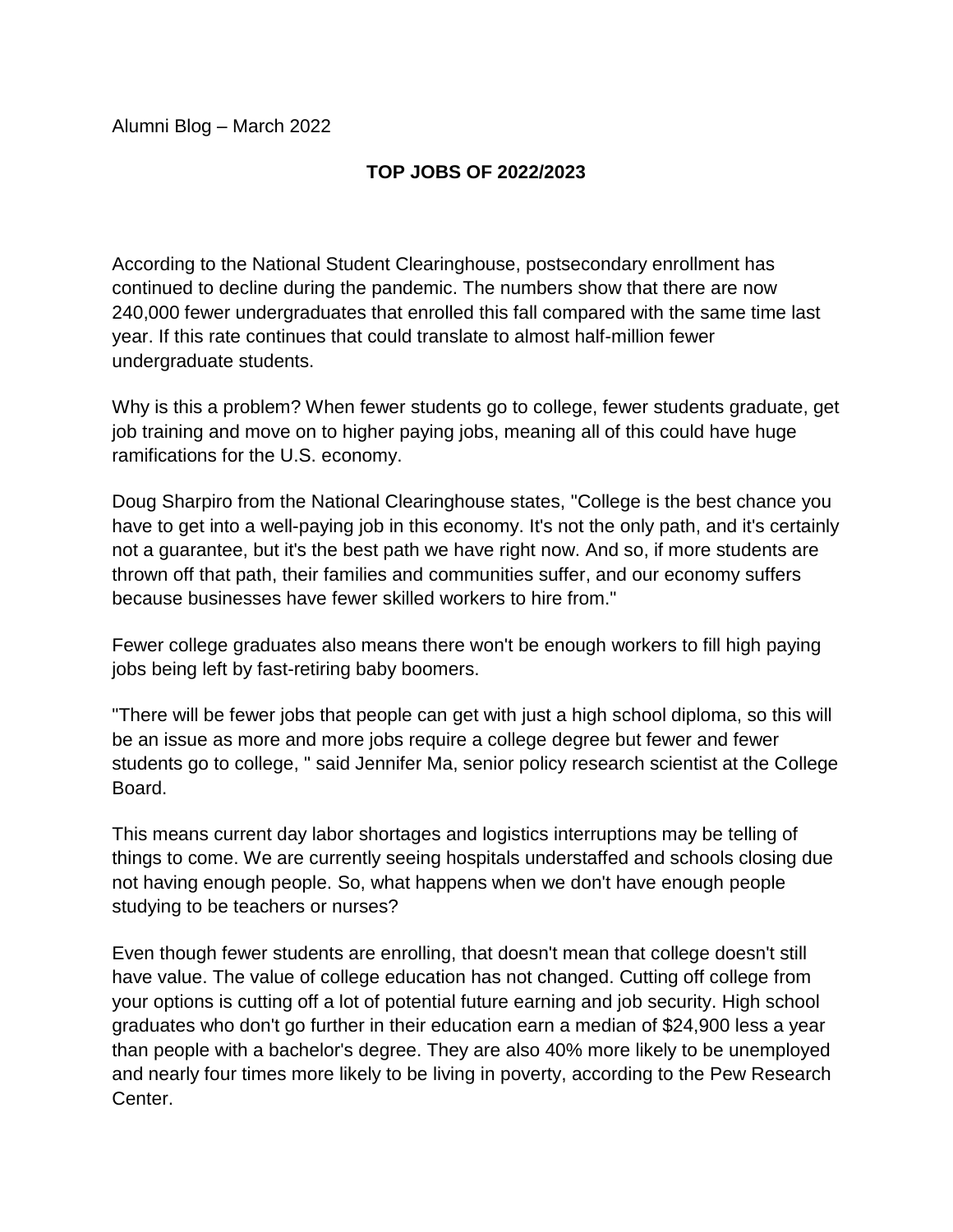Now that not to say that finding the right career path and degree needed to get you started can't be overwhelming. No single job suits all of us, but many of the best ones have a few things in common: they pay well, challenge us year after year, match our talents and skills, offer room to advance throughout our careers, and provide satisfying work-life balance. For this month's blog, we have created a list of the top careers you can find after earning either an associate's or bachelor's degree.

Many high paying jobs with associate's degrees are in the fields of health care, technology, electronics, or skilled labor, which can take two years or less to complete depending on your course of study, so if you find yourself gravitating to one of these fields, you're in luck.

According to the Bureau of Labor Statistics (BLS), the median weekly earnings for someone with an associate's degree is \$862, which is \$132 more a week than someone with only a high school diploma. This equals out to \$6,336 more a year.

## **BEST JOBS YOU CAN GET WITH AN ASSOCIATE'S DEGREE**

Here is our list of the best jobs you can get with an associate's degree, along with their average yearly salary

**HVAC Mechanic**: \$50,590 (\$24.32 per hour) <https://youtu.be/PNcQwekI2KQ>

Paralegal: \$52,920 (\$25.44 per hour)<https://youtu.be/ubHE0-Tjiwc>

**Mechanical Drafter**: \$57,960 (\$27.87 per hour)<https://youtu.be/y8WjCE-YfeE>

**Industrial Engineering Technician**: \$57,320 (\$27.56 per hour) <https://youtu.be/GhVZTN1pZys>

**Mechanical Engineering Technician**: \$58,230 (\$28.00 per hour) <https://youtu.be/xd0Judgrkzk>

**Electro-Mechanical Technician**: \$59,800 (\$28.75 per hour)<https://youtu.be/-3GjrJG6Ds8>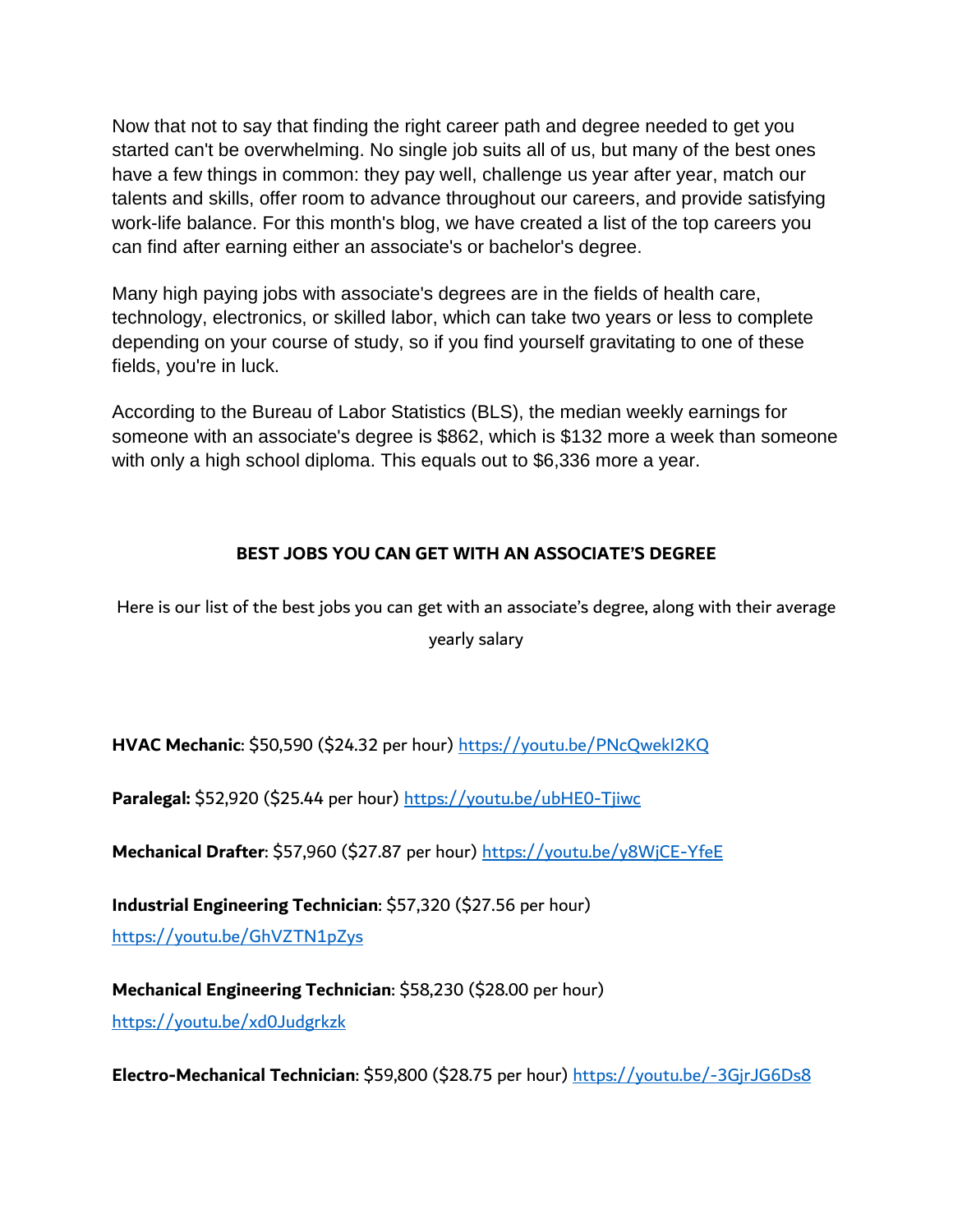**Physical Therapy Assistant**: \$49,970 (\$24.02 per hour)<https://youtu.be/fbpS0uBh7b0>

**Cardiovascular Technician**: \$70,380 (\$33.84 per hour)

**Geological & Petroleum Technician**: \$50,630 (\$24.34 per hour) <https://youtu.be/wB2nC36pIG4>

**Occupational Therapy Assistant**: \$60,950 (\$29.30 per hour)<https://youtu.be/YqG5tRleeow>

**Radiologic Technician**: \$63,710 (\$30.63 per hour)<https://youtu.be/yGieTgpDy0Y>

**Aviation Technician**: \$66,680 (\$32.06 per hour)<https://youtu.be/oByvKU2CwHs>

**Electrical Drafter**: \$62,100 (\$29.85 per hour)

**Respiratory Therapist:** \$62,810 (\$30.20 per hour)

**Computer Programmer**: \$89,190 (\$42.88 per hour) <https://youtu.be/4FT15GxJQrE>

**Electrical Engineering Technician**: \$67,550 (\$32.48 per hour) [https://youtu.be/E\\_Iy34hFITE](https://youtu.be/E_Iy34hFITE)

**Computer Network Support**: \$55,510 (\$26.69 per hour)<https://youtu.be/xe6GS8kSN1g>

**Aerospace Engineering Technician**: \$68,570 (\$32.97 per hour) [https://youtu.be/1eOnm-](https://youtu.be/1eOnm-61cDE)[61cDE](https://youtu.be/1eOnm-61cDE)

**MRI Technologist**: \$63,710 <https://youtu.be/yGieTgpDy0Y>

**Licensed Practical Nurse**: \$48,820 (\$23.47 per hour)<https://youtu.be/yTBPYOnNjVU>

**Diagnostic Medical Sonographer**: \$70,380 (\$33.84 per hour) <https://youtu.be/GYLfPP0UQWw>

**Funeral Service Director**: \$58,170 (\$27.97 per hour)

**Dental Hygienist**: \$77,090 (\$37.06 per hour)<https://youtu.be/TeAtDfCQ0J4>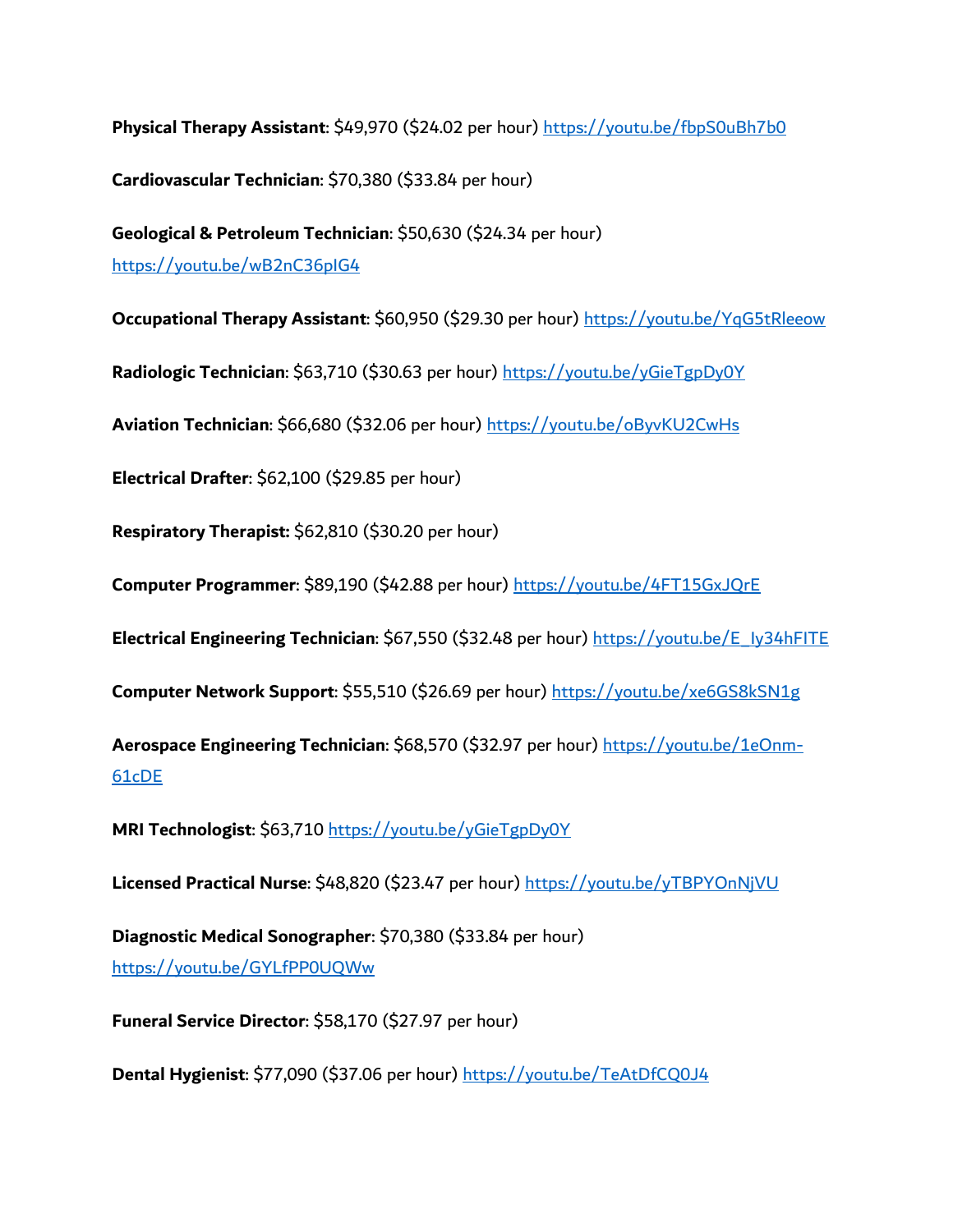**Nuclear Medicine Technician**: \$79,590 (\$38.27 per hour)<https://youtu.be/dI4kdhlAlKU>

The demand four four-year degrees is rising. Holding a bachelor's degree could potentially earn you a significantly larger salary compared with those with less advanced education. In addition to an unemployment rate of 2.2%, the median weekly earnings significantly increase where the holders earn approximately \$64,896 per year. That's a 40% increase compared to an associate degree.

Aside from improved earning potential, a bachelor's level education may also equip an individual with a larger range of soft skills such as communication, teamwork and critical thinking, which can lead to salary increases in the future.

## **BEST JOBS YOU CAN GET WITH A BACHELOR'S DEGREE**

Here is our list of the best jobs you can get with a bachelor's degree, along with their average yearly salary

**Information Security Analyst**: \$103,590 (\$49.80 per hour) <https://youtu.be/cVZktAEtWE4>

**Medical & Health Service Manager:** \$104,280 (\$50.13 per hour)

<https://youtu.be/jmh01pXYn5I>

**Market Research Analysts & Specialist**: \$65,810 (\$31.64 per hour)

<https://youtu.be/XXaw9K33lsU>

**Substance Abuse, Behavioral & Mental Health Counselors**: \$47,660 (\$22.91 per hour)

**Web Developers & Digital Interface Design:** \$77,200 (\$37.12 per hour) <https://youtu.be/FfxTkIsaTYk>

**Computer & Information System Manager:** \$151,150 (\$72.67 per hour) <https://youtu.be/WQmsKH7mIqo>

**Software Developers**: \$110,140 (\$52.95 per hour) [https://youtu.be/\\_WQ\\_VV4pXPc](https://youtu.be/_WQ_VV4pXPc)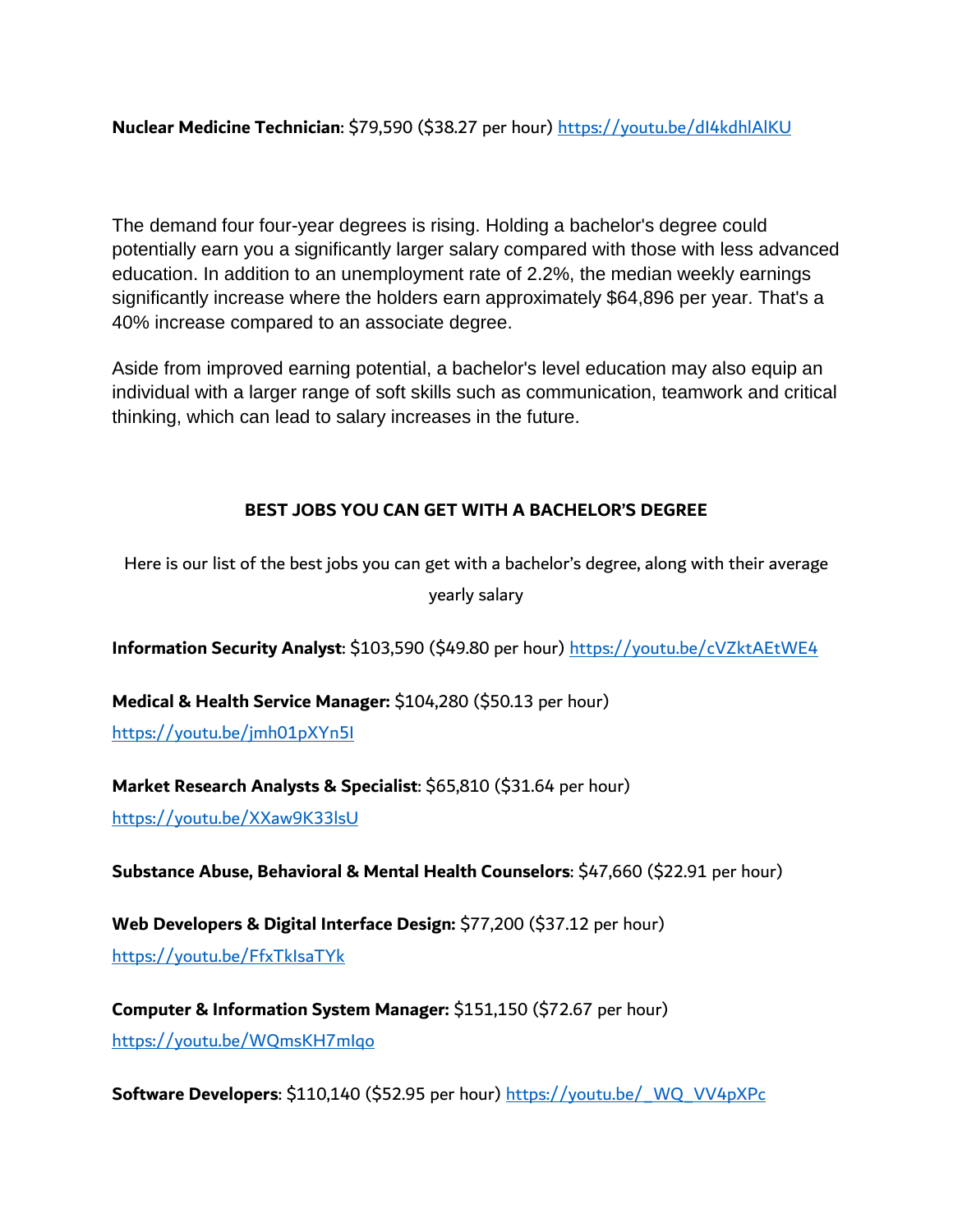**Database Administrators**: \$98,860 (\$47.53 per hour)<https://youtu.be/GKAnWFOyk8E> **Marketing Managers**: \$141,490 (\$68.03 per hour)<https://youtu.be/8r-nFPlKELc> **Pilots, Co-Pilots & Flight Engineers**: \$130,440 [https://youtu.be/oey4mi\\_QV48](https://youtu.be/oey4mi_QV48) **Management Analysts:** \$87,660 (\$42.14 per hour)<https://youtu.be/TWXBadjTgz0> **Financial Managers**: \$134,180 (\$64.51 per hour)<https://youtu.be/8ATMziMJ1fw> **Registered Nurses**: \$75,330 (\$36.22 per hour) [https://youtu.be/x4Y\\_2fpET0U](https://youtu.be/x4Y_2fpET0U) **Human Resources Managers**: \$121,220 (\$58.28 per hour) [https://youtu.be/x6NTfg\\_3Wh0](https://youtu.be/x6NTfg_3Wh0) **Training & Development Specialist:** \$62,700 (\$30.14 per hour) [https://youtu.be/-](https://youtu.be/-0eCYWbjbyU) [0eCYWbjbyU](https://youtu.be/-0eCYWbjbyU)

**Human Resource Specialists:** \$63,490 (\$30.52 per hour)<https://youtu.be/3jTLYwteH2Q>

**Social & Community Service Manager**: \$69,600 (\$33.46 per hour) <https://youtu.be/E24m0WUJ-1M>

**Logistician:** \$76,270 (\$36.67 per hour)<https://youtu.be/42uJcWOD1ts>

**Fundraisers:** \$59,610 (\$28.66 per hour)

**Coaches & Scouts**: \$36,330<https://youtu.be/ZHALrtdG9CI>

**Marriage & Family Counselors**: \$51,340 (\$24.69 per hour)<https://youtu.be/Yq2ylfyP9VY>

**School Counselor**: \$58,120 (\$27.94 per hour)

**Compliance Officer**: \$71,100 (\$34.18 per hour)

**Post-Secondary Teacher:** \$80,560 <https://youtu.be/ISmxPVS5O2c>

**Natural Science Manager**: \$137,940 (\$66.32 per hour)<https://youtu.be/faXbaiNn2HM>